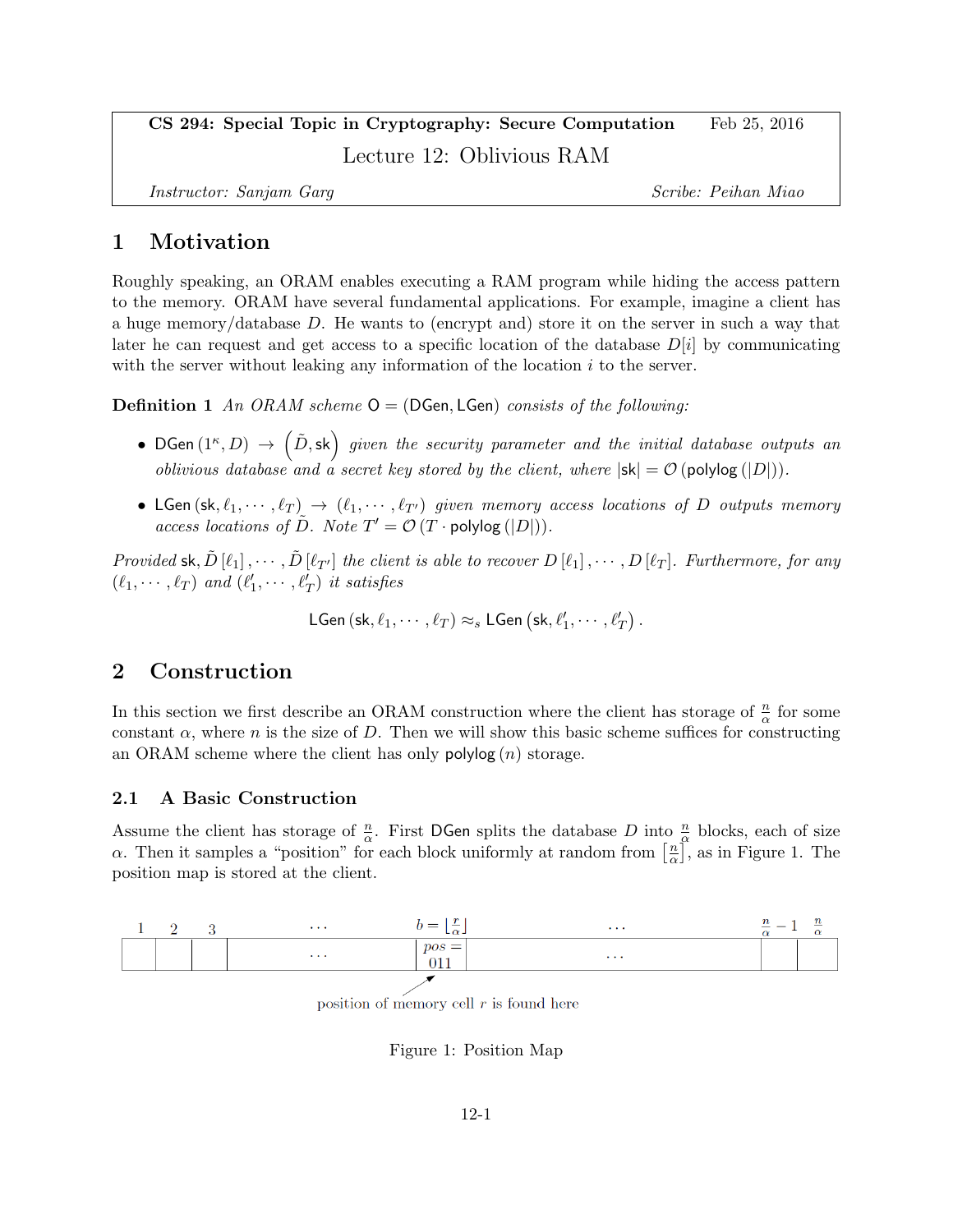An ORAM tree is then created as in Figure 2 (both figures are from [CP13].). It is a binary tree, each node in which is associated with a bucket which stores (at most) K tuples  $(b, pos, v)$  where v is the content of block b and pos is the leaf associated with the block b. K is a parameter that will determine the security of the ORAM.



value of memory cell r is found somewhere on path from  $\lambda$  to  $pos = 011$ 

Figure 2: The ORAM Tree

When reading (or writing to) a memory block b, the client first requests the server for the entire path of pos in the ORAM tree, then generates a new random position  $pos'$  for b, deletes the old tuple  $(b, pos, v)$  from the path, adds to the root a new tuple  $(b, pos', v (or v'))$ , and sends the entire path back to the server. After this, there is a flush step, in which the client requests for a random path, and pushes each tuple in the path down as far as possible.

#### 2.2 Security Proof

It is clear that the access patterns are hidden in the above construction, since every read/write/flush requests a uniformly random path. We only need to argue that the probability of overflow (meaning that at any time a node in the ORAM tree contains more than K tuples) is negligible.

Consider a dart game: you have an unbounded number of white and black darts. In each round of the game, you first throw a black dart, and then a white dart; each dart independently hits the bullseye with probability  $p$ . You continue the game until at least  $K$  darts have hit the bullseye. You "win" if none of darts that hit the bullseye are white. The winning probability is upper bounded by  $2^{-K}$ .

Suppose there is a tree node  $\gamma$  containing more than K tuples at some point of time. Among the K tuples at  $\gamma$ , WLOG assume at least K/2 tuples has pos with prefix  $\gamma$ ||0. Think of black darts hitting bullseye as assigning a memory block to a leaf pos with prefix  $\gamma$ ||0, and white darts hitting